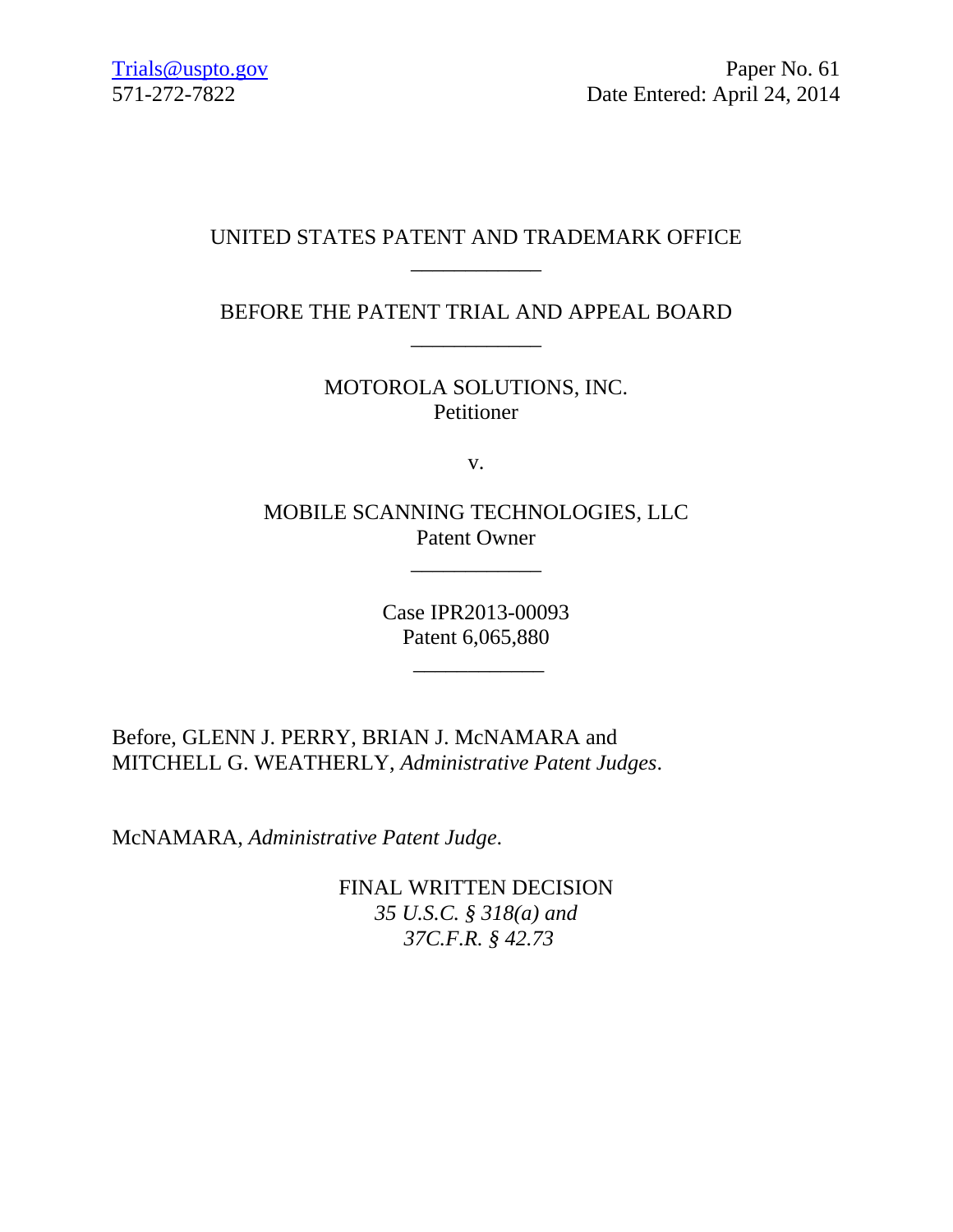## BACKGROUND

Motorola Solutions, Inc. ("Petitioner") filed a petition for *inter partes* review (Paper 9, "Petition") of claims 18-20 of U.S. Patent No. 6,065,880 ("the '880 Patent") owned by Mobile Scanning Technologies LLC ("Patent Owner").

In a Decision to Institute entered on April 29, 2013 (Paper 28), we instituted a trial on the following grounds under 35 U.S.C. § 102:

Claim 18 as anticipated by Ruppert<sup>1</sup>;

Claim 18 as anticipated by PPT4100 System Administration Manual<sup>2</sup>; and

Claim 20 as anticipated by PPT4100 System Administration Manual.

We also instituted a trial on the following grounds under

35 U.S.C. § 103:

l

Claims 18, 19 and 20 as unpatentable over the combination of Ruppert and Dvorkis<sup>3</sup>; and

Claims 18, 19 and 20 as unpatentable over the combination of the PPT4100 System Administration Manual and the SE1000 Series Integration Guide<sup>4</sup>.

In this Final Written Decision, we hold that claims 18, 19 and 20 of the '880 Patent are unpatentable.

## THE '880 PATENT

The '880 Patent describes an adapter electrically coupled to a personal data assistant (PDA). (Ex.1001, Abstract). The adapter includes a laser or other light

<sup>&</sup>lt;sup>1</sup> U.S. Patent No. 5,424,524 (Ex. 1019).

<sup>&</sup>lt;sup>2</sup> PPT4100/4110 System Administration Manual, Rev. A, Symbol Technologies, Inc., May, 1994 (Ex. 1011).

<sup>&</sup>lt;sup>3</sup> U.S. Patent No. 5,552,592 (Ex. 1024).

<sup>4</sup> SE1000 Series Scan Engine Family Specification, Symbol Technologies, Inc.,

<sup>1994</sup> http://web.archive.org/web/19980615025136/http://www.symbol.com/STooooo70.HTM (Ex. 1006).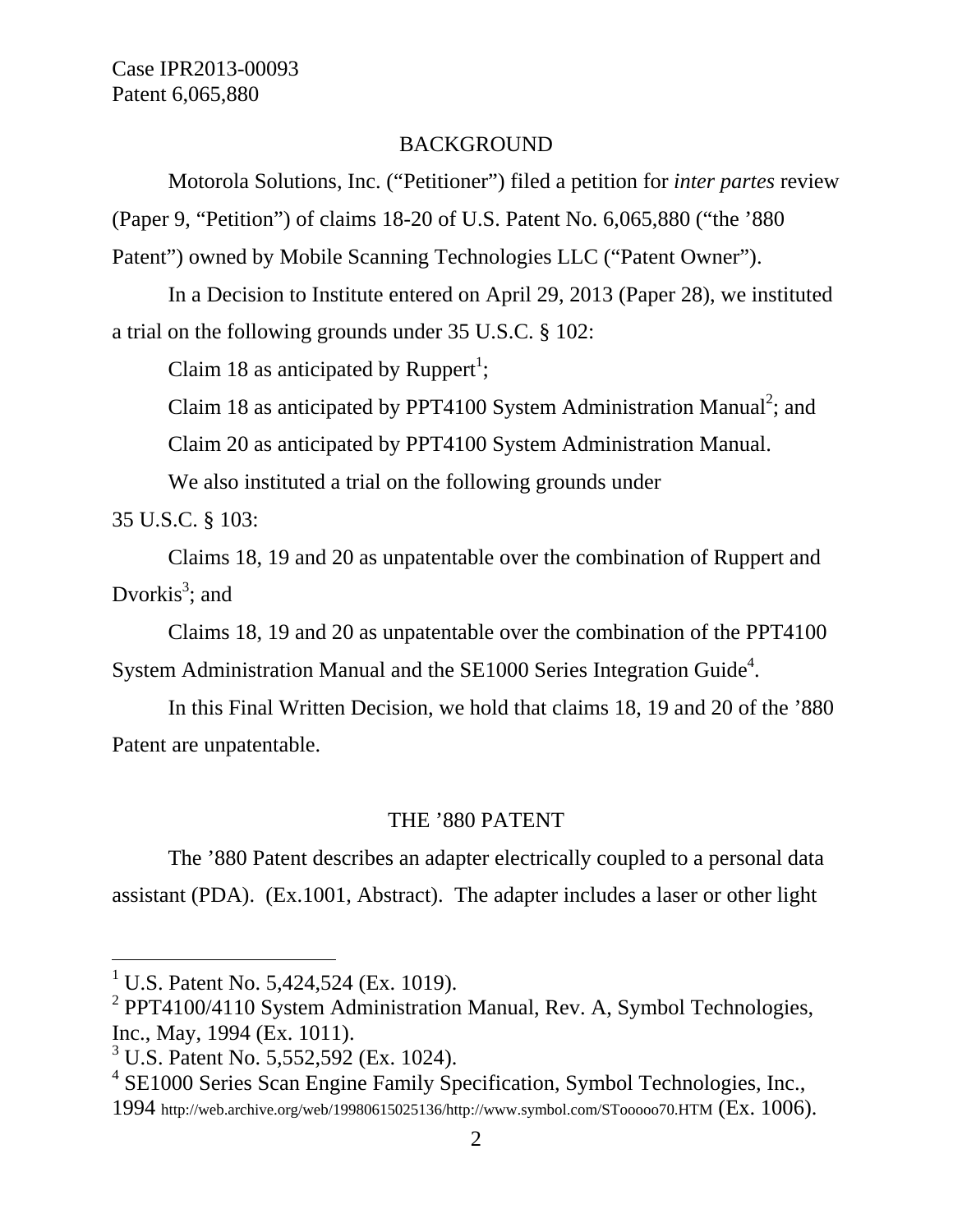source which emits a light beam that can be modified into a digital signal to download information to a PDA equipped with a photo detector or to be used as a presentation pointer. Ex. 1001, Abstract. The adapter also includes a photo detector positioned so that light from the laser can be reflected from a bar code, received by the photo detector, and converted to a digital signal, which is then forwarded to the PDA. *Id.* Electronic components of the adapter can be integrally incorporated into the PDA, so as to eliminate the need for the adapter. *Id.* at col. 2, ll. 22-24. A single embedded PDA design is the subject of the challenged claims. The PDA is conventional. *Id.* at col. 2, ll. 60-61.

## ILLUSTRATIVE CLAIMS

Claim 18 of the '880 patent, which was amended as indicated in an *ex parte* reexamination certificate issued under 35 U.S.C. § 307, is illustrative of the subject matter at issue in this proceeding.

#### 18. A PDA comprising:

a single embedded PDA design comprising:

(a) a housing having a front face extending between a top end and an opposing bottom end, a display screen is positioned on the front face and an interface connector is positioned at the bottom end,

(b) a micro controller is disposed within the housing and is electrically coupled to the connector;

(c) a laser is disposed within the housing and is configured to emit a light beam through the top end of the housing;

(d) an analog to digital converter is disposed within the housing and is electrically coupled with the micro controller

(e) a photo detector is positioned at the top end of the housing and is configured to receive reflected light from the laser.

Claim 19, which depends from claim 18, recites that the PDA further comprises means for converting light from the laser into a digital signal. Claim 19 does not recite whether this means is for transmitted light or received light.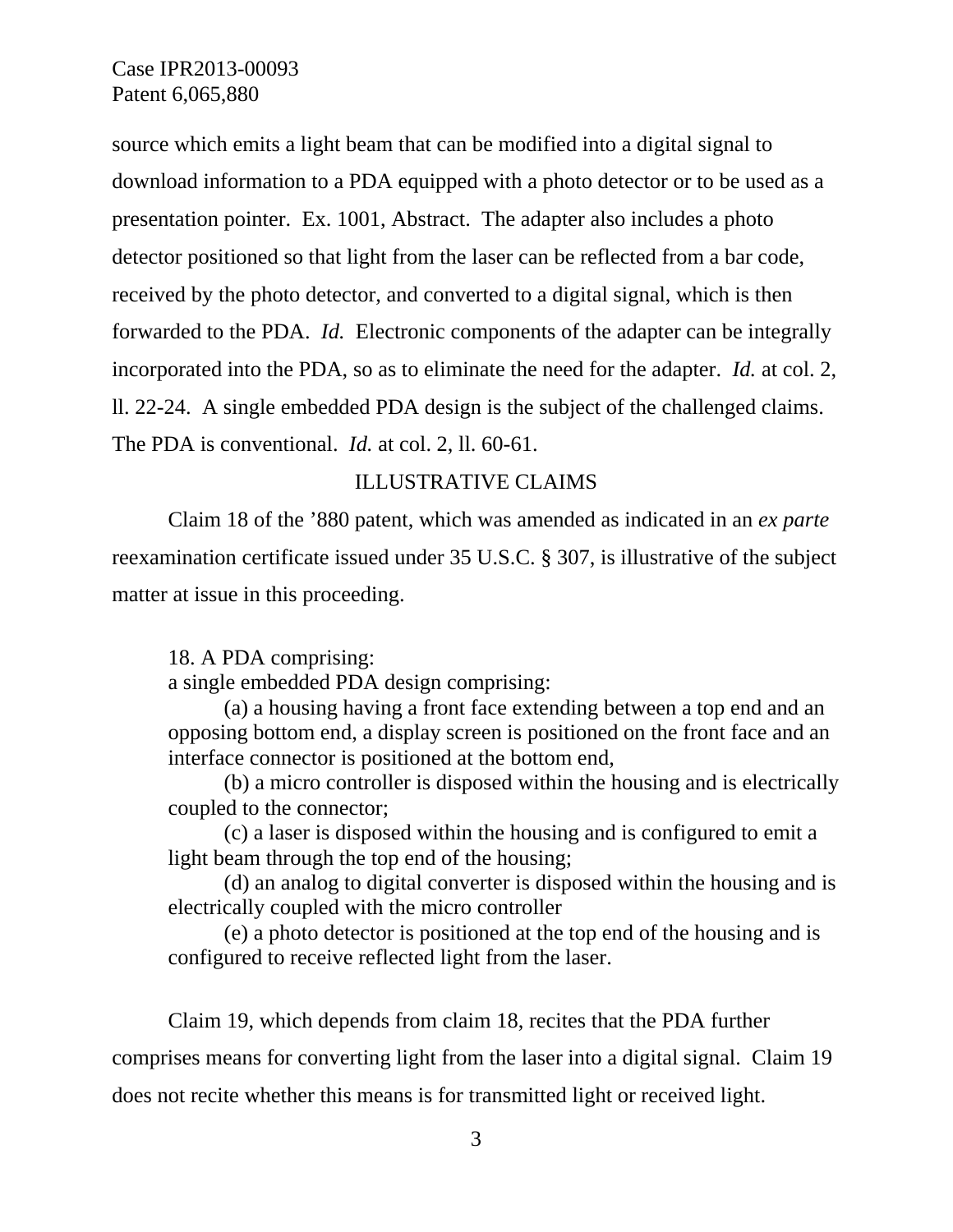Claim 20, which also depends from claim 18, recites that "the laser emits a visible red light that is sufficiently collimated to function as a pointer."

## CLAIM CONSTRUCTION

As discussed further herein, a significant issue raised by the parties in this case concerns the construction of the term "personal data assistant" (PDA). We extensively addressed the construction of PDA in our Decision to Institute at pages 6-11. For the reasons discussed therein, we construed PDA to mean *a substantially hand-sized computer used for storing and manipulating an amount of data and capable of exchanging information with a host. Id.* at 11. Patent Owner advocates a different construction, i.e., one that includes a synchronization functionality. *See*  PO Resp. 6-12.

In *inter partes* review, a claim of an unexpired patent is given its broadest reasonable construction consistent with the specification of the patent in which it appears. 37 C.F.R. § 41.100(b).

The specification of the '880 Patent states:

Personal data assistants (hereinafter "PDAs") are small, substantially hand-sized computers that are used for storing, manipulating, and retrieving a defined amount of data.

Ex. 1001, col. 1, ll. 11-13.

The specification identifies "[o]ne example of a PDA is the PalmPilot<sup>®</sup>," which is manufactured by 3Com and functions primarily as an electronic day planner and address recorder. *Id.* at col. 1, ll. 13-16. Patent Owner's expert, Dr. Ikhlaq Sidhu, testified that the '880 Patent "doesn't go into specifics of what a PDA is[,] except possibly to indicate that the PalmPilot PDA is . . . an example of a PDA." Ex. 1047, 175.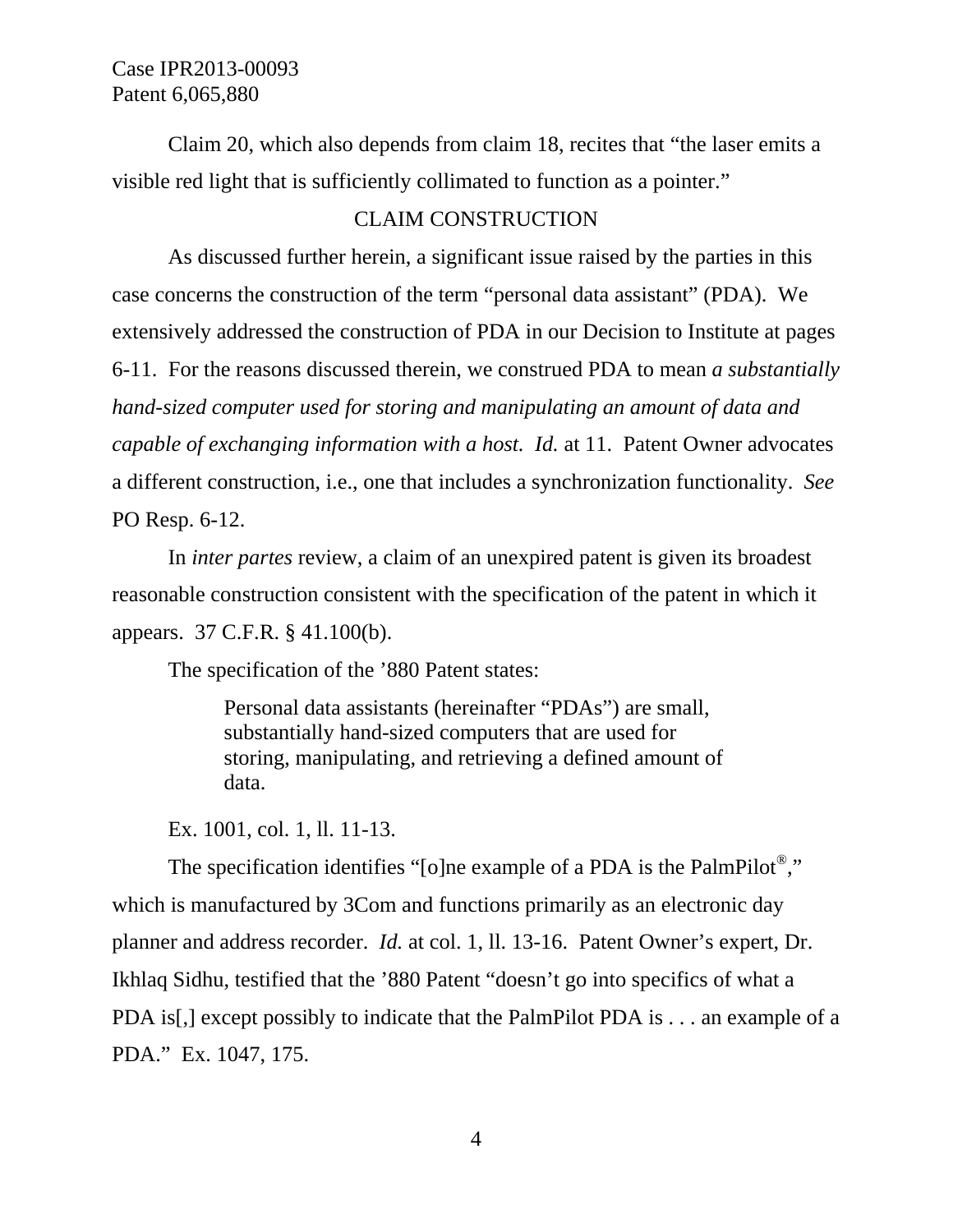-

The specification states that a shortcoming of PDAs is that the process for transferring data between a PDA and a personal or network computer requires physically, electrically coupling a cradle to the host computer and physically, electrically coupling the PDA to the cradle, so that software in the host can access the PDA to download or upload information between the host and the PDA. Ex. 1001, col. 1, ll. 17-24. Thus, one object of the invention is to download information quickly and easily to a host without physically, electrically coupling the PDA to the host. *Id.* col. 1, ll. 39-43. According to the '880 Patent, another shortcoming of PDAs is the difficulty of manually inputting data into devices that lack a keyboard. *Id.* at col. 1, ll. 29-35. Thus, a second objective is to provide a PDA with an adapter that can be used to load data quickly into the PDA. *Id.* col. 1, ll. 44-47. The "inventive adapter," *id.* at col. 2, ll. 60-61, whose electronics can be integrally incorporated with a PDA, is a bar code scanner structure, as described above in our discussion of the '880 Patent.

The preamble of the claims is drawn to a PDA. The claim limitations recite only a single embedded PDA design.<sup>5</sup> The claimed design comprises specific hardware elements, i.e., a housing, a microcontroller, a laser, an analog-to-digital converter, and a photo-detector.

Patent Owner contends that "the '880 Patent does not suggest that all handsized computers are PDAs, nor does it suggest that the term PDA, as used in the claims, should not be interpreted as including other aspects of PDAs known to those of skill in the art." PO Resp. 10. Notwithstanding the description of PDA given in the specification cited above, Patent Owner argues that the function of

 $<sup>5</sup>$  We have construed "single embedded PDA design" to mean that all the</sup> components of the claim are integrated within a single device. Dec. to Institute, 13-14.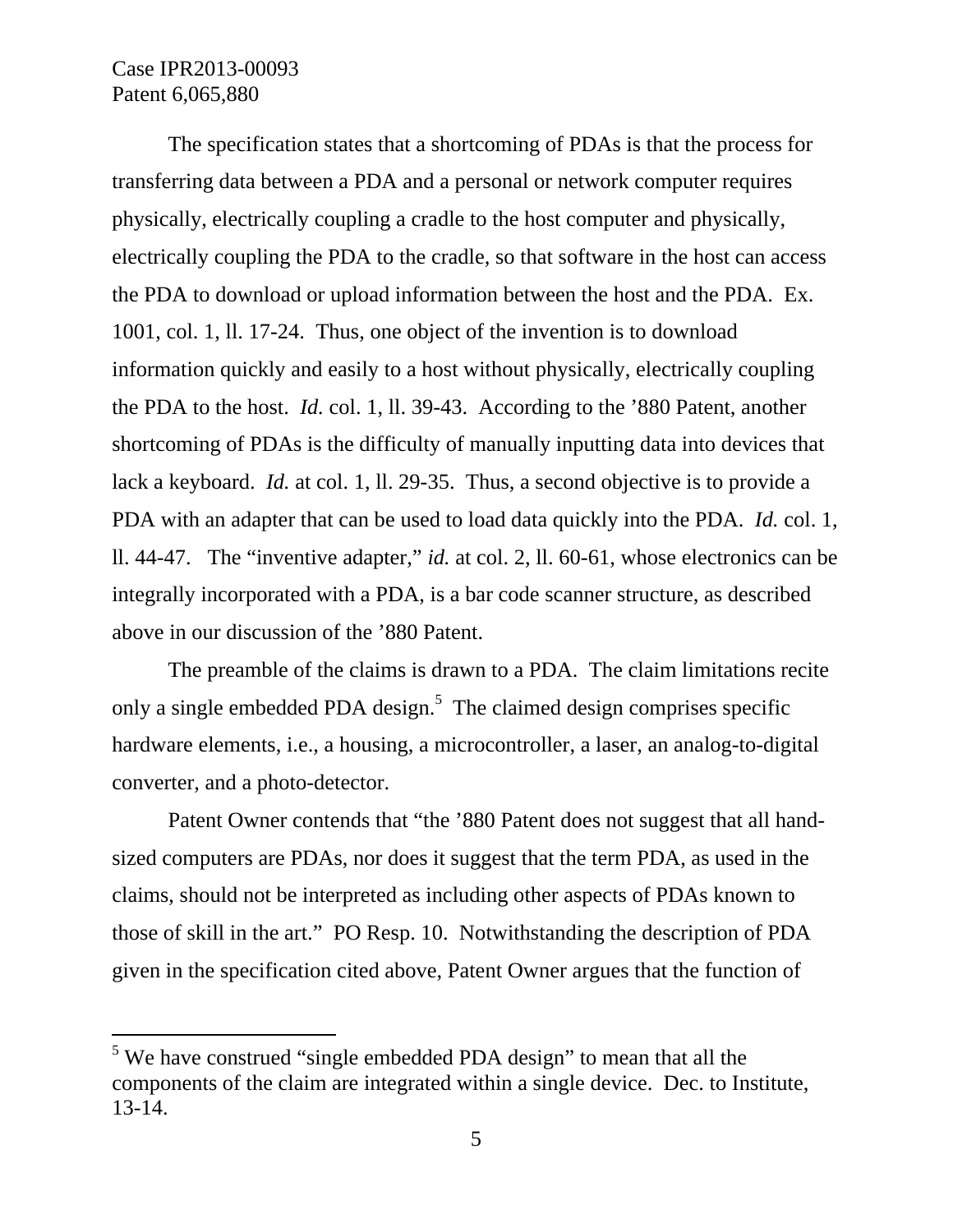recording personal information, such as day planner and address book information, as performed by the exemplary PalmPilot<sup>®</sup>, requires that the claim be construed to include the ability to synchronize data with a host computer. *Id.* at 8. Patent Owner notes that our Decision to Institute referenced the Pilot Handbook, published by U.S. Robotics, a predecessor of 3Com, which states that one can use a desktop computer to synchronize and back-up the data stored in one's Pilot, or to transfer data into the Pilot from other sources such as a database application. PO Resp. 11, s*ee,* Ex. 1026, 8. It is not clear from this text how "synchronize" differs from "back up." In addition, transferring data from a database to a Pilot is not synchronization of the Pilot and the database.

Citing the testimony of its expert, Dr. Sidhu, Ex. 3014 ¶14, Patent Owner further states that:

> Synchronization in the context of a PDA and host computer means that as a system, the PDA and the host computer each keep a copy of data stored by certain applications running on the PDA; that is, the same data is also stored by parallel applications on the host computer when synchronization occurs.

PO Resp. 8. Dr. Sidhu testifies that, in contrast to a day planner, which is a paper version of a PDA, maintaining on a host computer a copy of the data entered on a PDA avoids losing information when the PDA is lost or damaged, and allows information to be entered either at the PDA or the host. PO Resp. 8-9, Ex. 1034 ¶13.

It is noteworthy that neither Patent Owner nor Dr. Sidhu cites to any disclosure in the '880 Patent specification supporting the importation of a synchronization function into the claims or to any support for Patent Owner's proposed definition of synchronization. *See,* Ex. 1047, 175, 177. Claim 18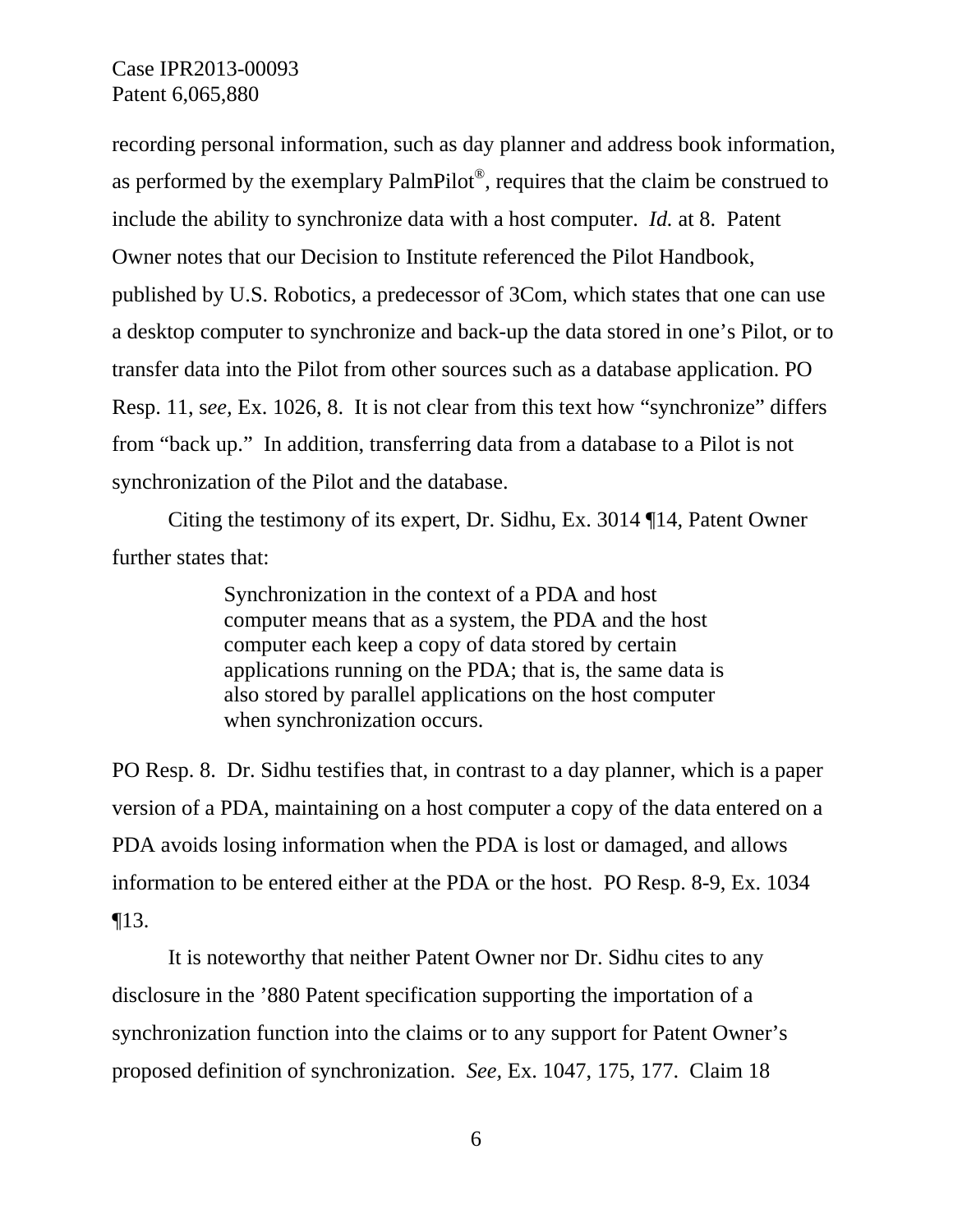includes the term PDA in its preamble, but limits the claimed subject matter to a PDA comprising a single embedded PDA design incorporating specific physical elements. Claim 18 does not recite the functionality described by Patent Owner and Dr. Sidhu, nor does the '880 Patent specification discuss such functionality as an element of PDA design.

Patent Owner does not address how the ability to back-up PDA data on a host computer or the ability to transfer data from a host to a PDA requires synchronization. Patent Owner argues that allowing a data set to be kept common between the host computer and a PDA, regardless of which data set is changed first, conforms to Webster's definition of "synchronizing," i.e., "1: to represent or arrange (events) to indicate coincidence or coexistence." PO Resp. 9. Events, or in this case data, that are synchronous occur coincidently or coexist. There is no requirement in the definition of synchronous that the data in two devices be identical. Devices are synchronized when they perform tasks or contain data simultaneously or in a fixed time relationship, even if those devices contain different data. Claim 18 recites a design that incorporates physical elements, but recites no functional limitations on the PDA and no events or data that are coincident or coexist. The Patent Owner does not identify any description in the '880 Patent of events or data that are coincident or coexist.

Dr. Sidhu's explanation of synchronization merely states that the PDA and the host computer keep a copy of data stored by certain applications running on the PDA when synchronization occurs. PO Resp. 8, Ex. 1034 ¶14. Dr. Sidhu's proposed definition does not state whether the host computer keeps a copy of all the data stored by a particular application running on the PDA, which applications constitute the "certain applications" in his proposed definition, when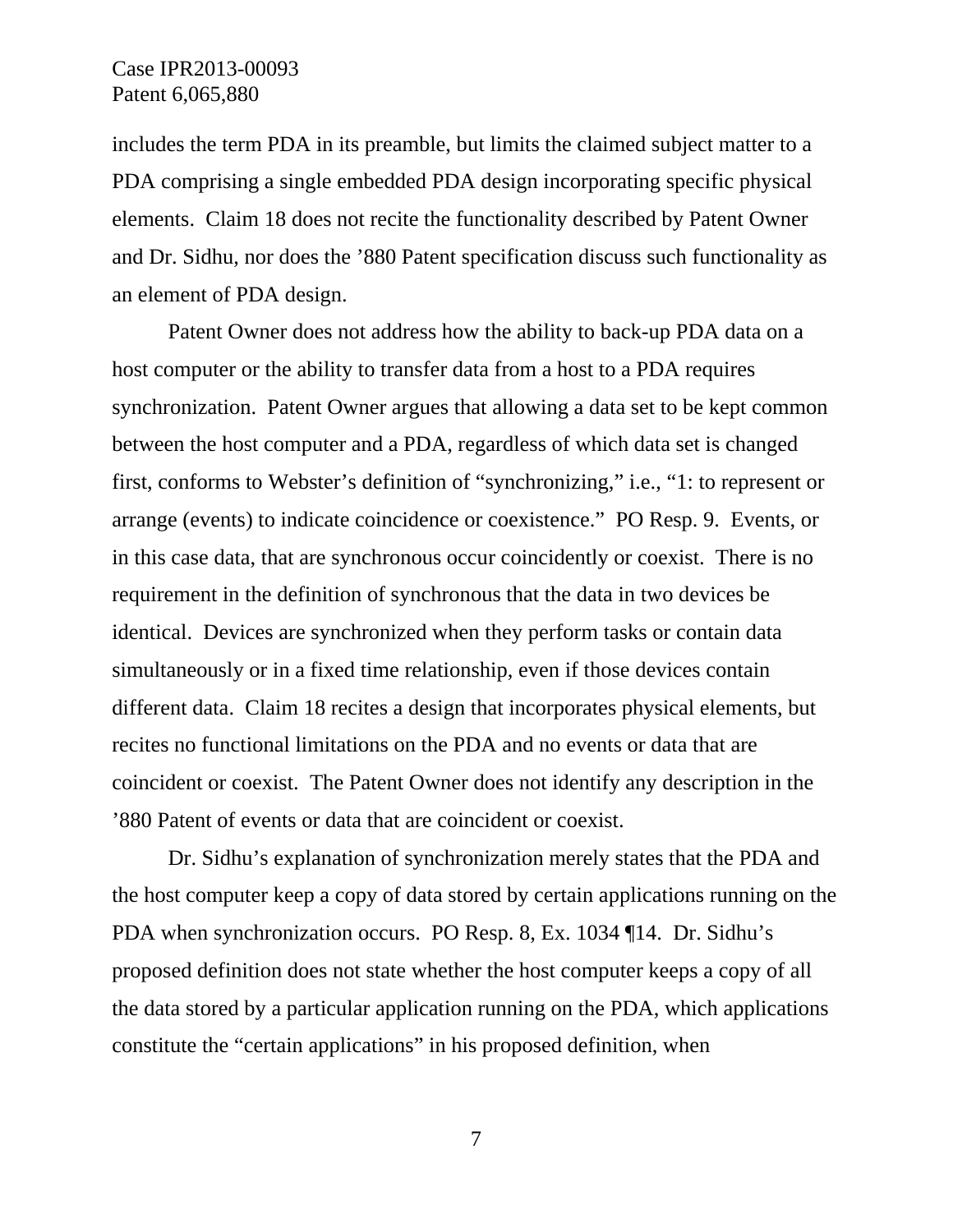synchronization occurs, or how synchronization is implemented. The '880 Patent contains no disclosure concerning such synchronization issues.

Dr. Sidhu also testified that the '880 Patent does not describe how synchronization happens in a PDA and that the purpose of the '880 Patent is to describe another invention that is related to a PDA. Ex. 1047, 177. As previously discussed, the '880 Patent specification states that the objective of the "inventive adapter" is to ease inputting data to a PDA, e.g., by reading a bar code, and to improve transferring data to a host. The '880 Patent does not describe the content of that data, or state that any data in the PDA and the host must be the same at any particular time.

In consideration of the above, we are not persuaded that the presence of the term PDA requires that we construe the claims to include a synchronization functionality that is neither claimed nor described in the '880 Patent.

Patent Owner also argues that the term PDA should be limited further to synchronizing data from a "personal assistance application." PO Resp. 12. Although Patent Owner does not define "personal assistance application," Patent Owner argues that the term involves storing "personal information." *Id.* at 18. We understand Patent Owner's argument to be that personal information means day planer and address information stored by the PalmPilot.® The claims of the '880 Patent recite a PDA, are not limited to a PalmPilot, and do not recite any particular data. Particular embodiments in the written description will not be used to limit claim language that has broader effect. *Electro Sci. Indus., Inc. v. Dynamic Details, Inc.,* 307 F. 3d 1343, 1349 (Fed. Cir. 2002).

The '880 Patent contradicts Patent Owner's proposed limited construction. The '880 Patent states: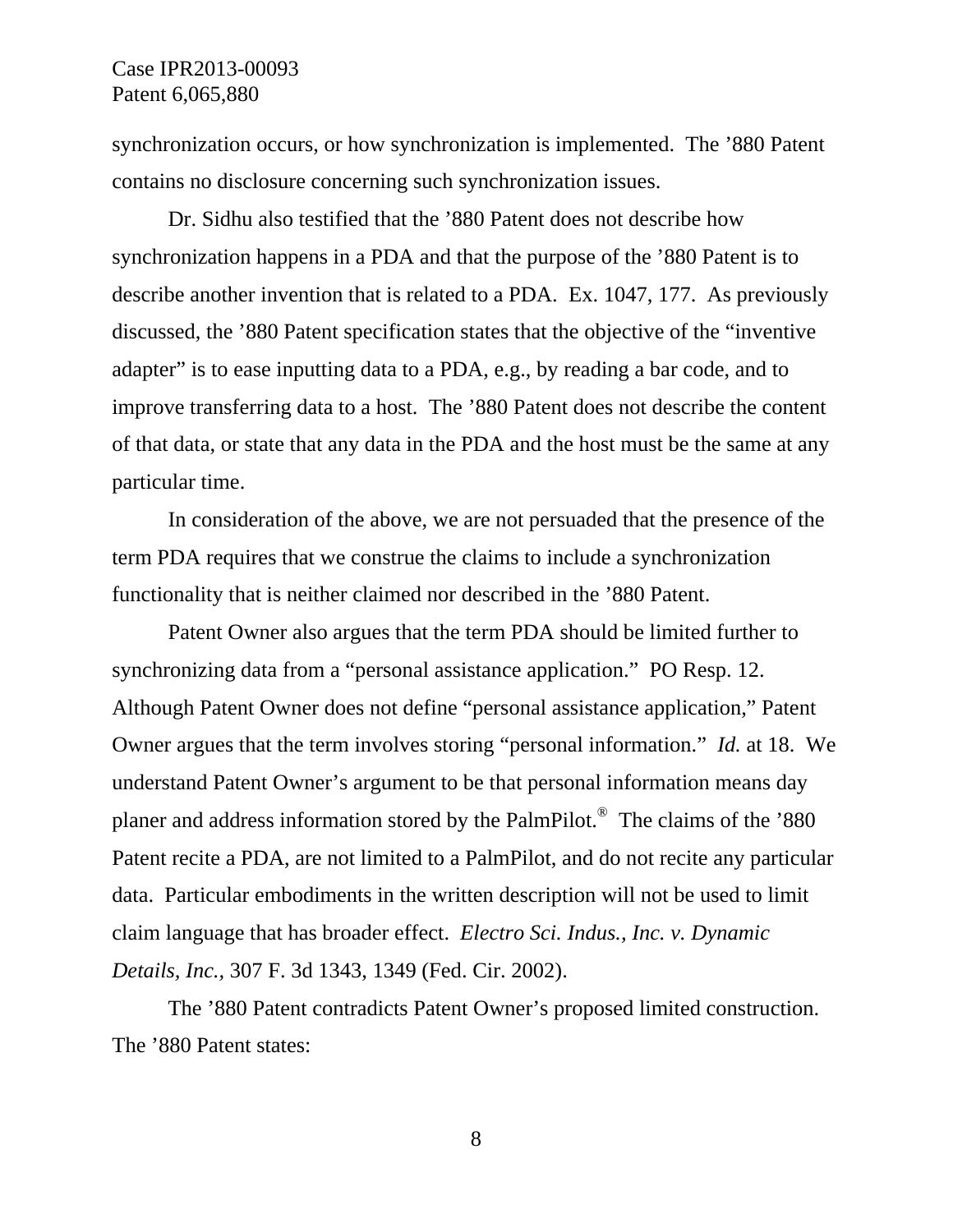As a result of being able to scan bar code readings into the PDA, the functionality of the PDA is substantially increased. For example, the PDA can now effectively be used for monitoring and controlling inventory or other products on which bar codes can be positioned.

Ex. 1001, col. 2, ll. 17-21.

In light of the above, PDA, as used in the claims of the '880 Patent, is not limited to a device that runs a personal assistance application or stores personal information.

Notwithstanding the disclosed inventory monitoring function, Patent Owner argues that there is no requirement in the definition of PDA that inventory data be synchronized with a host computer. PO Resp. 17. We agree. The '880 Patent specifically states that depending upon the intended use and operational software, the PDA can simply store the bar code reading. Ex. 1001, col. 5, ll. 1-8. Thus, PDA, as used in the '880 Patent, is not limited to devices that run personal applications or synchronize data with a host computer.

In view of Patent Owner's position that the disclosed functions of monitoring and controlling inventory by a PDA do not require synchronization, the absence of any disclosure concerning synchronizing data in address and day planner applications, and the absence of any limitation concerning synchronization in the claims of the '880 Patent, we do not limit the claimed PDA to one that synchronizes personal information with a host computer.

As discussed at pages 6-11 of our Decision to Institute, we construe PDA to mean *a substantially hand-sized computer used for storing and manipulating an amount of data and capable of exchanging information with a host.*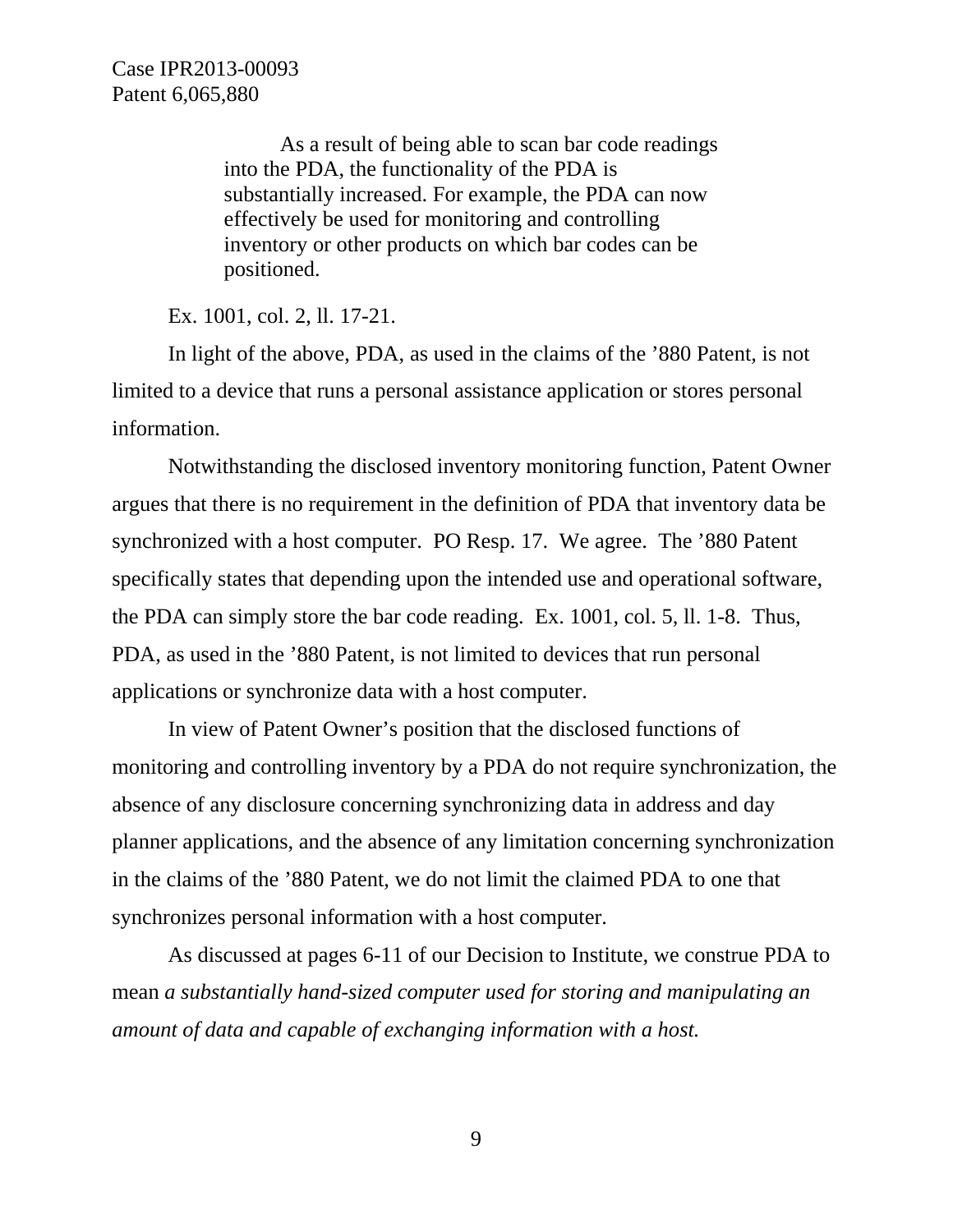# ANALYSIS OF PRIOR ART CHALLENGES *Challenges Under 35 U.S.C. § 102*

### Claim 18 as Anticipated by Ruppert

Our Decision to Institute addresses anticipation of claim 18 at pages 23-25. In that decision, we determined that Ruppert discloses a personal scanning device that comprises a bar code scanner coupled to a specially programmed digital computer that can use the output of the bar code reader. Ex. 1019*,* col. 4, ll. 34-39. Ruppert's personal scanner has a display screen 12 on a front face of the housing and a communications port 40 on the bottom, *id.,* Fig. 1, as recited in element (a) of claim 18. Within the housing, Ruppert discloses in Figure 3 that barcode scanner 46 is connected to microprocessor 40, which also is connected to a serial or parallel bi-directional data communications interface and port 85. *Id.* at col. 8, ll. 21-28. We have construed the microcontroller recited in claim 18 to include a microprocessor. Ruppert discloses that the microprocessor is electrically coupled to the interface connector, as recited in element (b) of claim 18. As recited in element (c) of claim 18, Ruppert is configured to emit a light beam, including a laser light beam, through scan window 18 at the top end of the housing. *Id.* at col. 5, ll. 44-55, Fig. 1. We also have determined that Ruppert inherently discloses an analog-to-digital converter electrically coupled to a photo-detector, as recited in elements (d) and (e) of claim 18. Dec. to Institute 25.

The Patent Owner Response does not dispute any of these findings. PO Resp. 12-14. Patent Owner argues that Ruppert does not anticipate claim 18 because, in failing to disclose that any data is synchronized between the personal bar code scanner and a host computer, Ruppert does not disclose a single embedded design having certain characteristics of a PDA. *Id.* at 5, 14. As we discussed above, claim 18 is drawn to a design that includes the above-described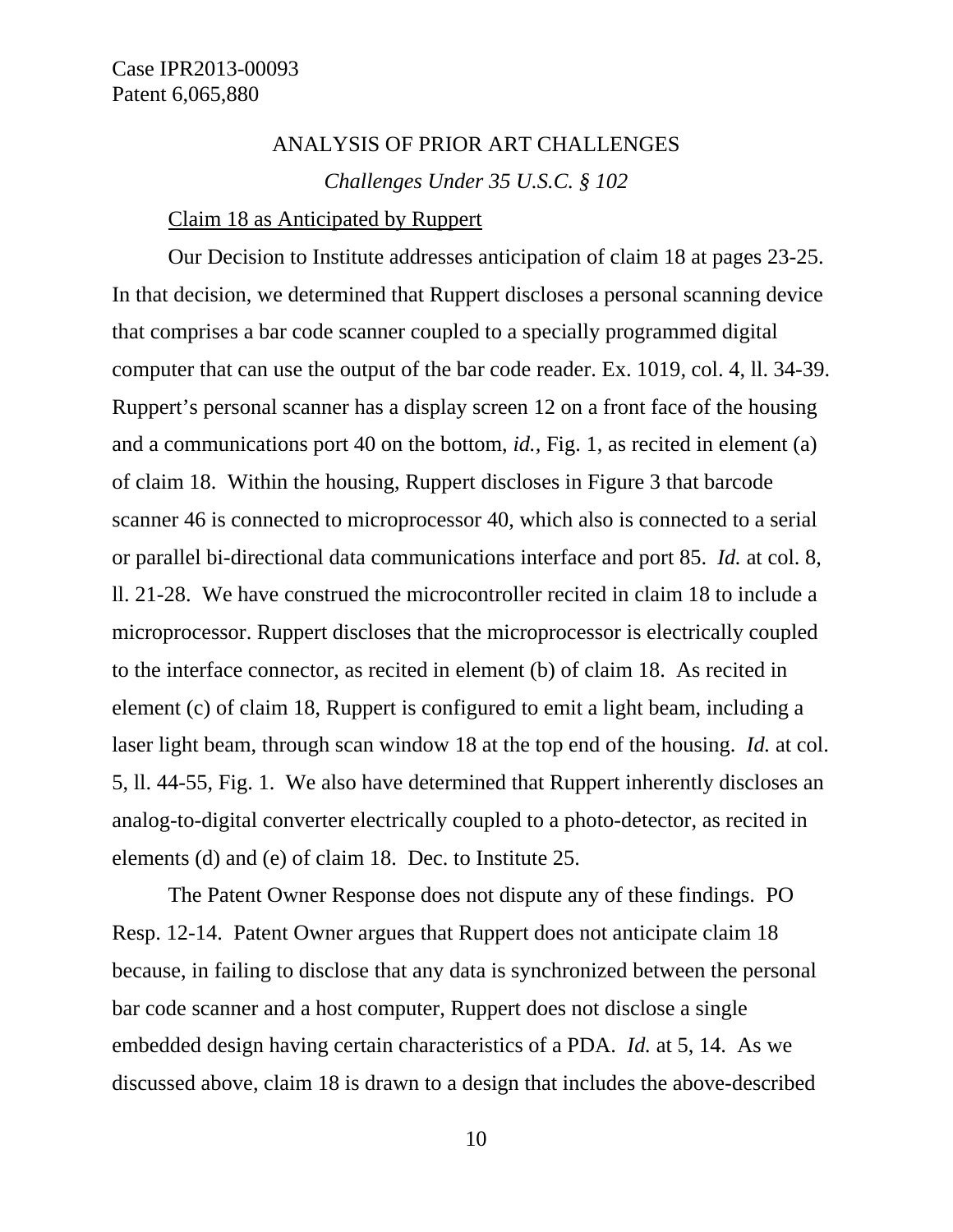$\overline{a}$ 

structural elements. Claim 18 does not recite a synchronization functionality or a particular personal assistance application program, nor does the '880 Patent describe a synchronization functionality as an element of a PDA. Having determined that each of the structural elements recited in claim 18 is disclosed in Ruppert, we find that Petitioner has demonstrated by a preponderance of the evidence that Ruppert anticipates claim 18.

Applying Patent Owner's proposed construction of PDA would not alter the outcome.<sup>6</sup> The specification states that the PDA is conventional. Ex. 1001, col. 2, ll. 60-61. The structure recited in claim 18 does not impose any limitation on the functions performed by this admittedly conventional device. As discussed above, Ruppert discloses the incorporation of the claimed elements into a conventional device. Thus, even under Patent Owner's construction, the preponderance of the evidence demonstrates that claim 18 is anticipated by Ruppert.

Claim 18 Anticipated by PPT 4100 System Administration Manual

Our Decision to Institute, at pages 28-29, addressed anticipation by the PPT4100 System Administration Manual. The PPT4100 System Administration Manual discloses a hand-held computer, Ex. 1011, 1-1, that stores and manipulates an amount of data, *id*. 1-8, 3-1, and is capable of exchanging information with a host, *id*. at 1-1, 1-8, 3-1. The PPT4100 is a single embedded PDA design because the PPT 4100 System Administration Manual discloses all these features in an integrated apparatus.

As recited in element (a) of claim 18, the PPT4100 has a housing with a front face with display screen 4, a top end with scanner window 9 and an opposing

 $6$  We reach this issue because Patent Owner's Contingent Motion to Amend, as discussed further herein, proposes a substitute claim that recites explicitly the synchronization feature Patent Owner contends is inherent in the term PDA.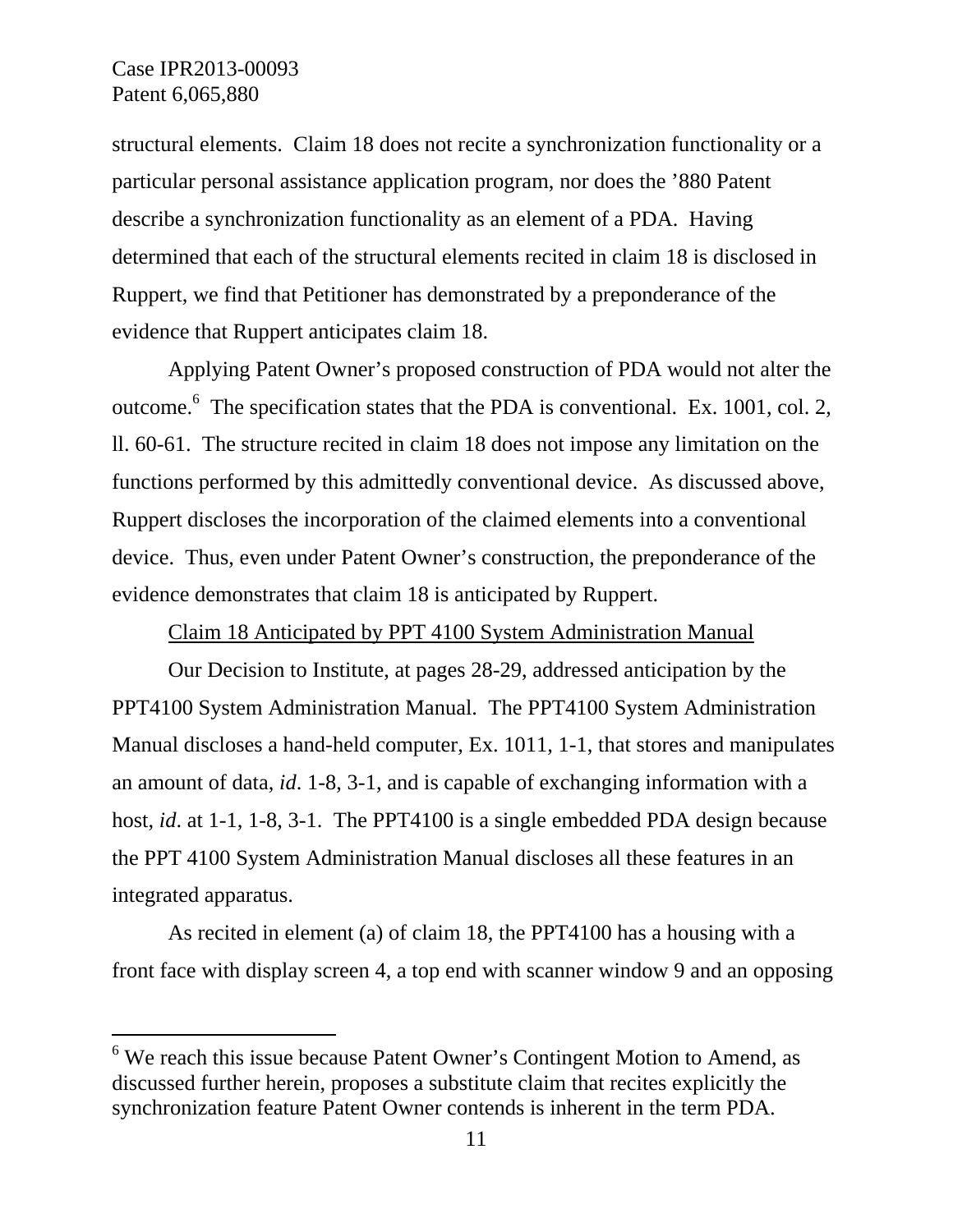bottom end where serial communications port 20 is located. *Id*. at 1-5, 1-6*.* The PPT4100 also has a microcontroller in the form of a CPU, *id.* at 3-6. The specification for the PPT4100 identifies the CPU as a PC-chip F8680A. Ex. 1012, 2. Software can be loaded into the PPT4100 to allow the terminal to run applications from an SRAM card. Ex. 1011, 3-1, 3-14. Among the applications is a DATA I/O driver. *Id.* at 3-13. Thus, we agree with Petitioner that the PPT4100 discloses a microcontroller electrically coupled to the interface connector, as recited in element (b) of claim 18.

The PPT4100 System Administration Manual shows that the PPT4100 incorporates an integrated bar code scanner, Ex. 1011, 4-4, 4-5, which emits light through the scanning window, thus disclosing a laser disposed within the housing to emit a light beam from a top end of the housing, as recited in element (c) of claim 18.

The PPT4100 specification sheet indicates that the PPT4100 incorporates the SE1000 scanning engine, which would include a photo-detector to receive light reflected from the bar code and an analog-to-digital converter to process the signal. *See* Dec. to Institute 29.

The Patent Owner does not dispute our findings concerning the structure of the PPT4100 as disclosed in the PPT System Administration Manual. PO Resp. 14-15. Patent Owner agrees that the PPT4100 discloses a data collection device to collect information from bar codes and transmit various information, including the bar code information, to a host computer. PO Resp. 5. However, Patent Owner argues that the PPT4100 System Administration Manual does not anticipate claim 18 because, in failing to disclose data is synchronized between the personal bar code scanner and a host computer, the reference fails to disclose a single embedded design with the characteristics of a PDA. *Id.* at 5, 14. As we discussed above,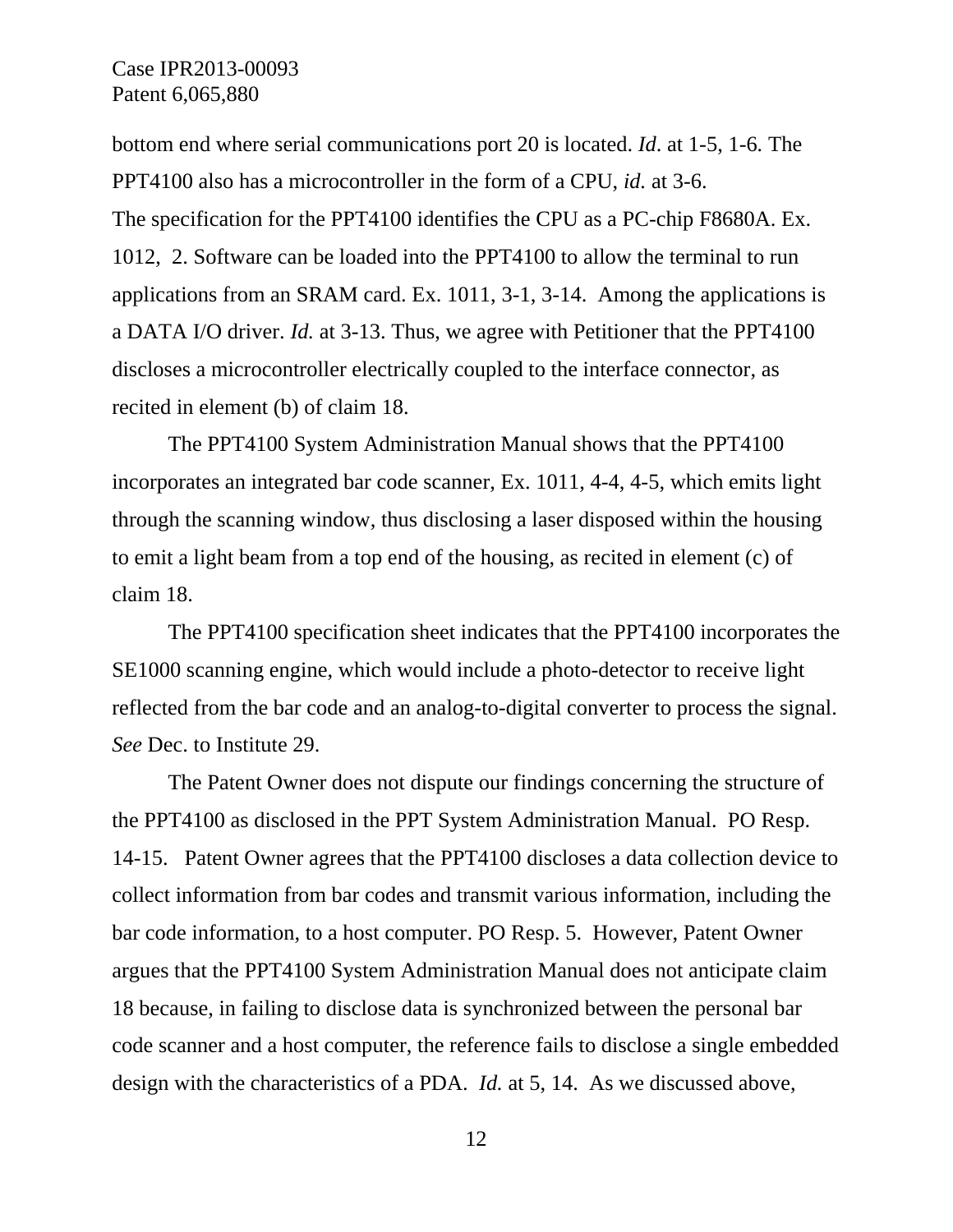-

claim 18 is drawn to a design that includes the above-described structural elements. Claim 18 does not recite a synchronization functionality or any particular personal assistance application program or data, nor does the '880 Patent describe a synchronization functionality as an element of a PDA. Having determined that the PPT4100 System Administration Manual discloses each of the structural elements recited in claim 18, we conclude that Petitioner has demonstrated by a preponderance of the evidence that the PPT4100 System Administration Manual anticipates claim 18.

Applying Patent Owner's proposed construction of PDA would not alter the outcome.<sup>7</sup> The specification states that the PDA is conventional. Ex. 1001, col. 2, ll. 60-61. The structure recited in claim 18 does not limit the functions performed by this admittedly conventional device. As discussed above, the PPT4100 System Administration manual discloses the incorporation of the claimed elements into a conventional device. Thus, even under Patent Owner's construction, the preponderance of the evidence demonstrates that Ruppert anticipates claim 18.

Claim 20 as Anticipated by the PPT4100 System Administration Manual

Claim 20 depends from claim 18 and recites that the laser emits a visible red light sufficiently collimated to function as a pointer. Claim 20 limits only the characteristics of the laser and does not recite that the PDA, itself, functions as a pointer. The PPT4100 specification sheet discloses that the built-in SE1000 scanner uses a 675nm laser diode, Ex. 1012, 2-4, which, as noted in the declaration of Petitioner's expert Dr. David Allais ("Allais Decl."), is in the red color range. Ex. 1002, ¶ 0073. Therefore, the claimed collimated visible red laser is necessarily

<sup>&</sup>lt;sup>7</sup> We reach this issue because Patent Owner's Contingent Motion to Amend, as discussed further herein, proposes a substitute claim that recites explicitly the synchronization feature Patent Owner contends is inherent in the term PDA.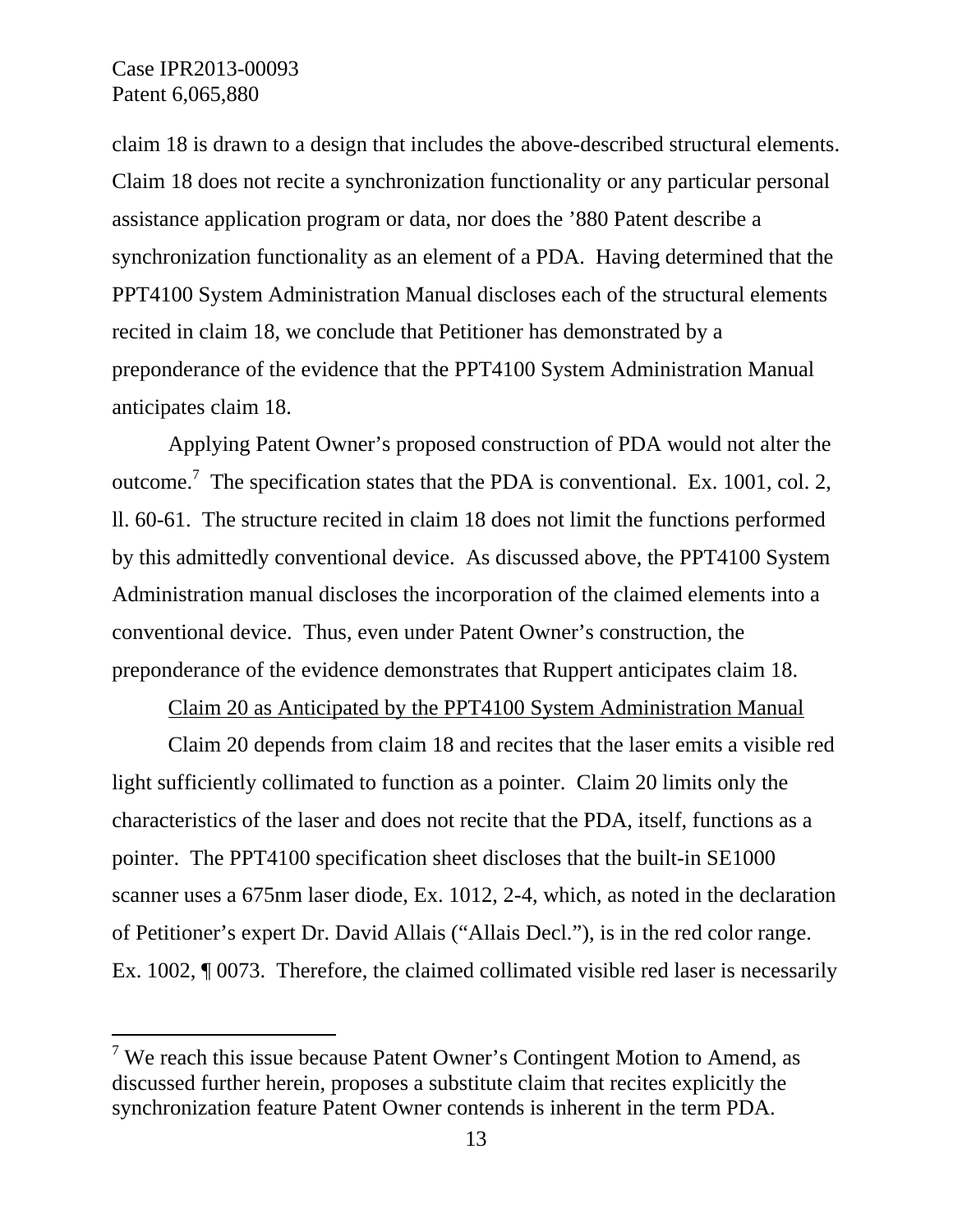$\overline{a}$ 

present, and hence inherent, in the PPT4100. *See Akamai Techs., Inc. v. Cable & Wireless*, 344 F.3d 1186, 1192 (Fed. Cir. 2003); *Rosco, Inc. v. Mirror Lite Co.,* 304 F. 3d 1373, 1380 (Fed. Cir. 2002).

Patent Owner repeats the arguments it asserted with respect to claim 18, but does not provide any other evidence that claim 20 is patentably distinguished from the PPT4100 System Maintenance Manual. As discussed above, however, Petitioner has demonstrated by a preponderance of the evidence that the PPT4100 System Administration Manual anticipates claim 18. We conclude that Petitioner has shown by a preponderance of the evidence that the PPT4100 System Administration Manual anticipates claim 20. For the reason discussed above with respect to claim 18, we would reach the same conclusion applying Patent Owner's proposed construction of PDA.<sup>8</sup>

## *Challenges Under 35 U.S.C. § 103*

Claims 18, 19 and 20 as unpatentable over the combination of Ruppert and **Dvorkis** 

In this decision, we previously discussed the disclosure provided by Ruppert. Our Decision to Institute notes that Dvorkis, Exhibit 1024, discloses a prior art scanner in a housing with a laser light source, a detector producing an analog signal proportional to the intensity of reflected light, and a microprocessor and associated memory to digitize the analog signal. Dec. to Institute 26-27. Patent Owner does not dispute that Dvorkis discloses these elements of claim 18 or claim 20. PO Resp. 19. Patent Owner also does not dispute that the structure corresponding to the means for converting light from the laser to a digital signal

<sup>&</sup>lt;sup>8</sup> We reach this issue because Patent Owner's Contingent Motion to Amend, as discussed further herein, proposes a substitute claim that recites explicitly the synchronization feature Patent Owner contends is inherent in the term PDA.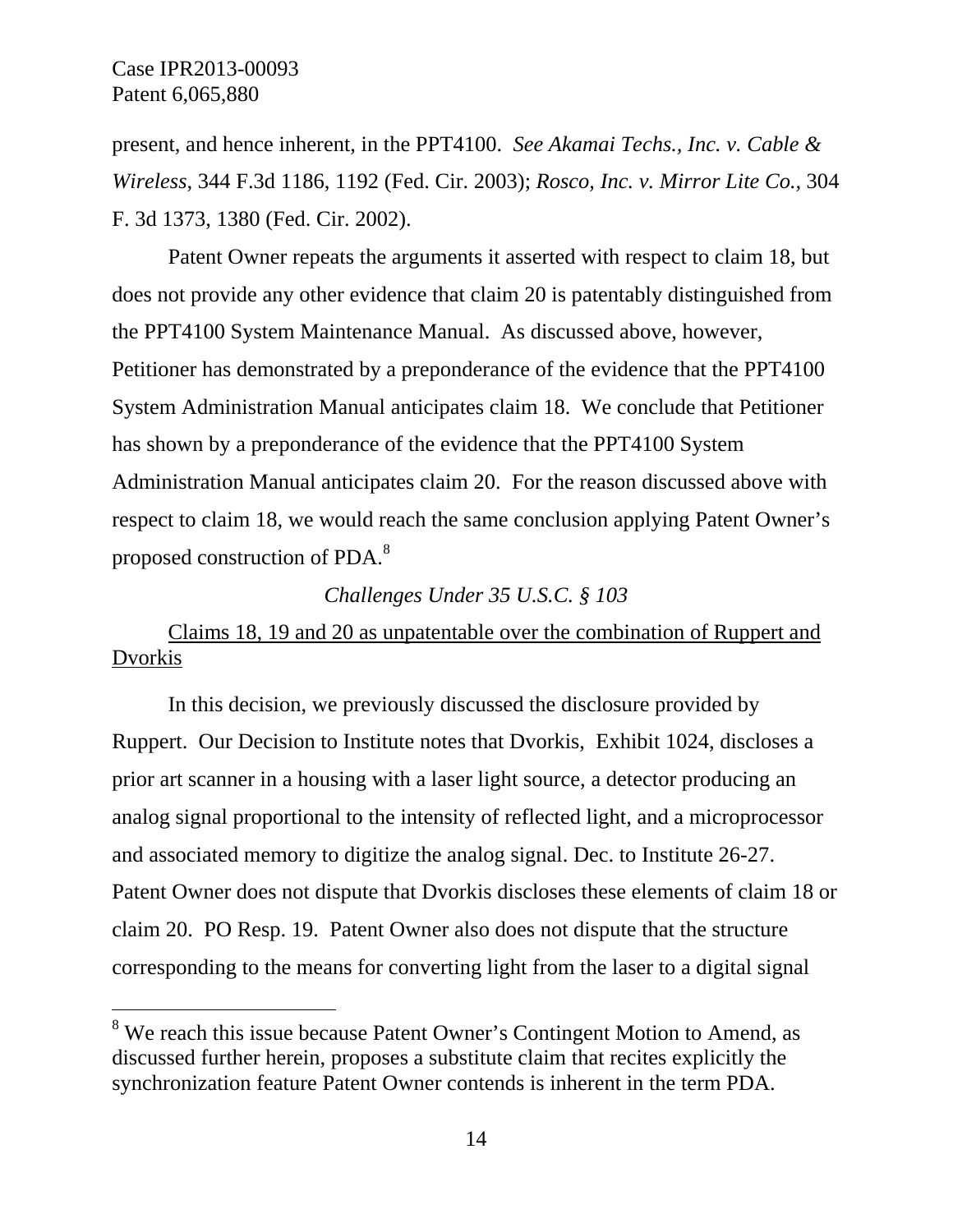-

recited in claim 19, which we discussed in our Decision to Institute at pages 31-33, is disclosed by Dvorkis. *Id*. Patent Owner argues that Petitioner has failed to establish that the references disclose the characteristics of a PDA, i.e., a personal assistance application and the ability to synchronize data with a host computer, or that the inclusion of a synchronization feature would have been obvious to one of ordinary skill in the art. *Id.*

As we have discussed previously, claims 18, 19, and 20 are not limited to performing a synchronization function, nor does the '880 Patent disclose such a feature, as Patent Owner argues distinguishes the claims over Ruppert and Dvorkis. PO Resp. 19-20. For this reason, we conclude that the preponderance of the evidence demonstrates that claims 18-20 would have been obvious over the combination of Ruppert and Dvorkis.

We would reach the same conclusion, even under Patent Owner's proposed construction of PDA.<sup>9</sup> Ruppert discloses a personal scanning device, i.e., one used by a shopper, who, upon entering a store, downloads a price list from a store's computer, Ex. 1019, col. 6, ll. 1-18; col. 8, ll. 21-35, scans items into the device while shopping, and checks out by transferring the scanned information to the store's computer. *Id.* at col. 3, ll. 43, 47; Fig, 5; col. 9, ll. 54-61; col. 11, ll. 11-26. Even under Patent Owner's construction, Ruppert discloses that it would have been obvious for a PDA with the claimed structure to run a personal application that synchronizes its data to a host computer. Thus, even applying Patent Owner's construction to the claims, we conclude that the claims 18-20 would have been obvious over the combination of Ruppert and Dvorkis.

 $9$  We reach this issue because Patent Owner's Contingent Motion to Amend, as discussed further herein, proposes a substitute claim that recites explicitly the synchronization feature Patent Owner contends is inherent in the term PDA.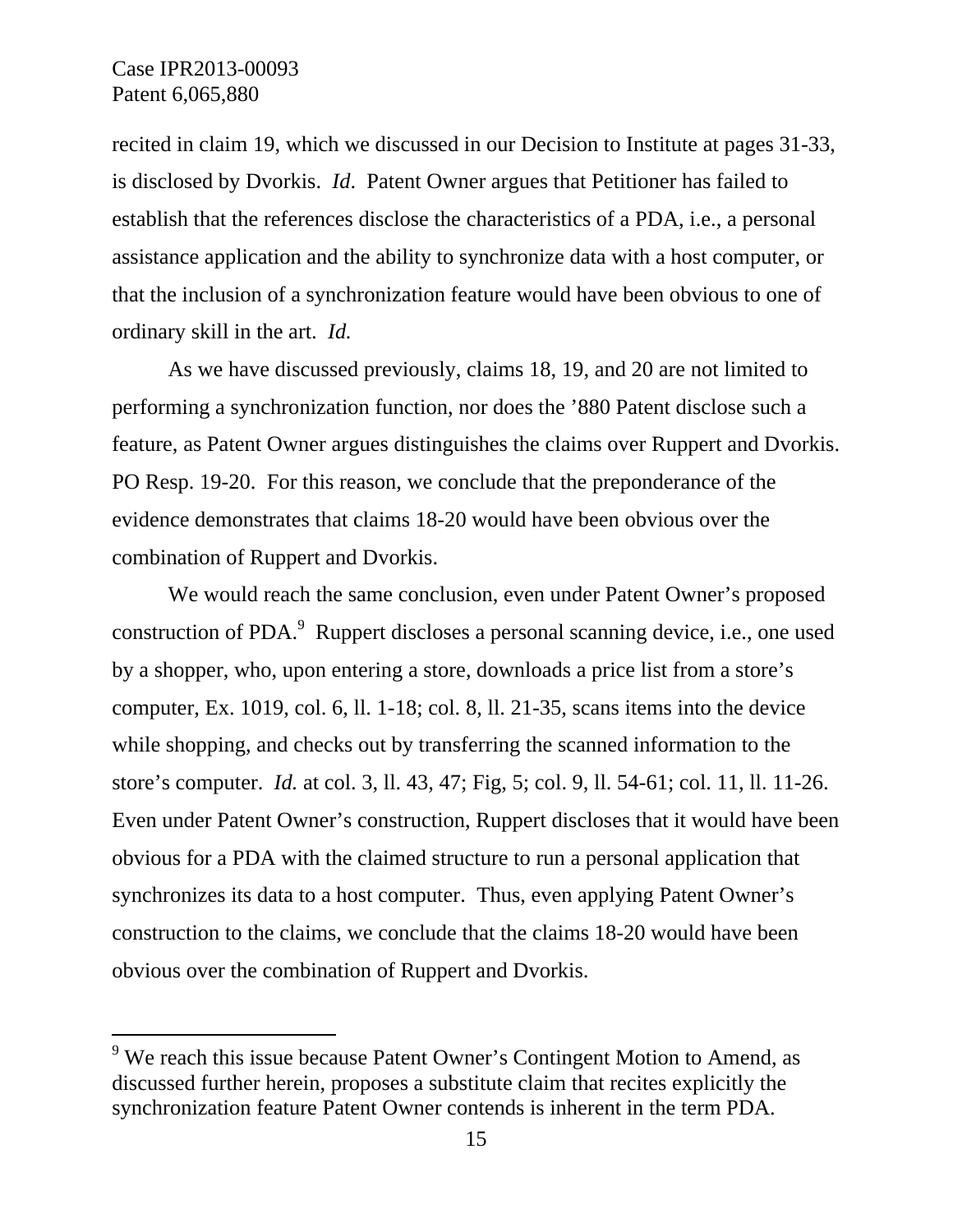## Claims 18, 19 and 20 as unpatentable over the combination of the PPT4100 System Administration Manual and the SE1000 Series Integration Guide

We discussed the disclosure in the PPT4100 System Administration Manual in an earlier section of this decision. Our Decision to Institute details the disclosure concerning scan engine implementation in the SE 1000 Series Integration Guide. Dec. to Institute 29-30. Patent Owner does not dispute that SE1000 Series Integration Guide discloses the corresponding claim elements. PO Resp. 16-18.

Patent Owner argues that the handheld computer in PPT4100 lacks PDA characteristics because it fails to teach a personal assistance application and the ability to synchronize. *Id.* Patent Owner also argues that Petitioner has failed to provide evidence that it would have been obvious to incorporate synchronization of data between a PDA and a host computer. Patent Owner argues that there would be no reason to include data synchronization capability in the PPT4100 device (or the device disclosed by Ruppert) because these devices do not store personal information. PO Resp. 18.

As previously discussed, the claims of the '880 Patent are not limited to PDAs that store personal information. The claims also are not limited to circumstances in which data is synchronized. Ex. 1001, col. 2, ll. 5-21. The specification identifies inventory monitoring and control as one function of a PDA design incorporating the claimed physical elements. In the context of inventory control, the '880 Patent specification describes a PDA with an integrated bar code scanner that can be used simply to store the bar code information. *Id.* at col. 5, l. 1- 8. For these reasons, we conclude that the preponderance of the evidence demonstrates that claims 18-20 would have been obvious over the combination of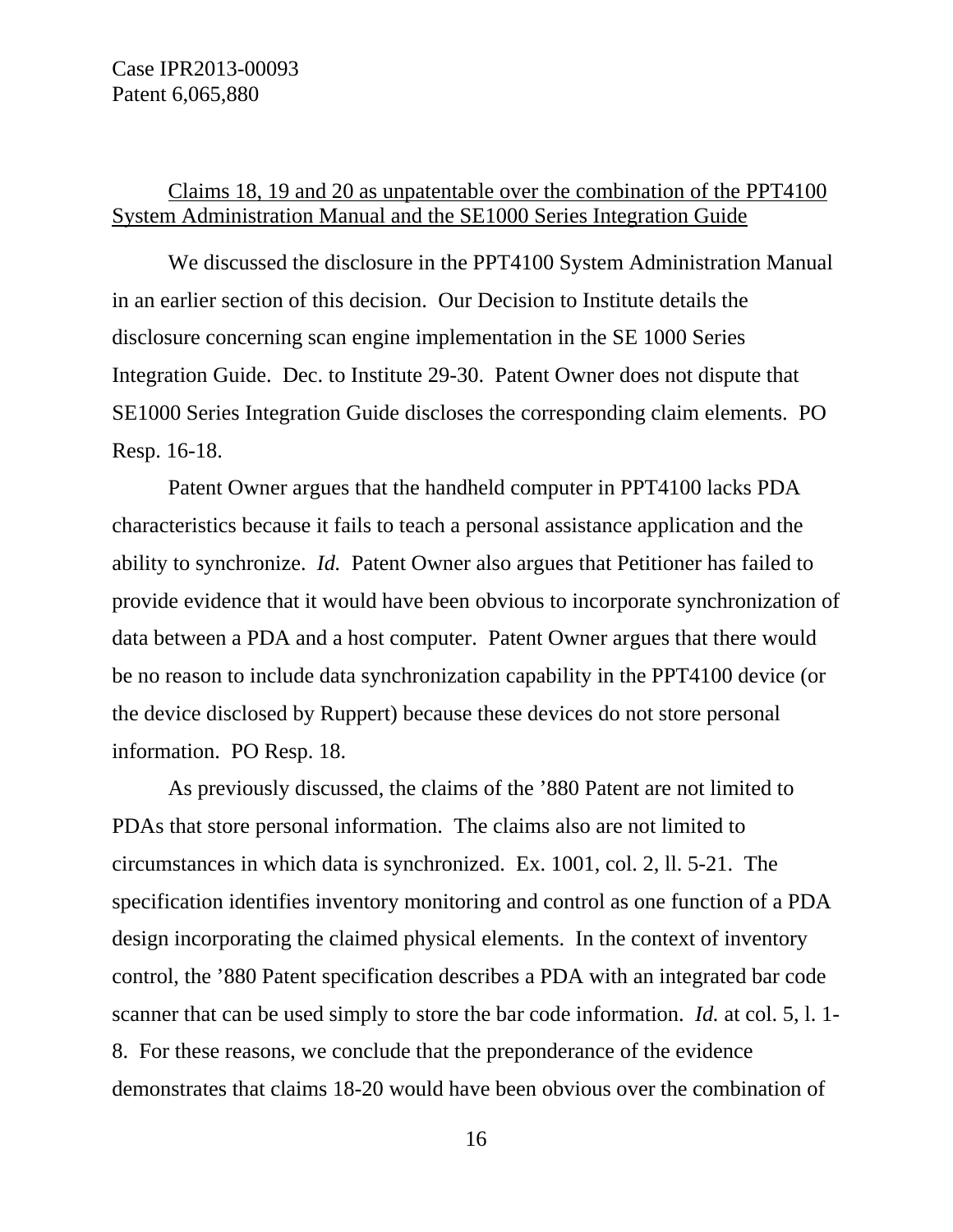the PPT1000 Systems Administration Manual and the SE 1000 Series Integration Guide.

## Objective Indicia of Non-Obviousness

Objective criteria constitute independent evidence of non-obviousness. *Mintz v. Dietz & Watson, Inc*., 679 F.3d 1372, 1378 (Fed. Cir. 2012). Patent Owner argues that Petitioner's Enterprise Mobility Division enjoyed net sales of nearly three billion USD in 2013 and, since its failed alliance with 3Com, Petitioner and the acquired Symbol Technologies company have generated an estimated 25 billion USD in sales. PO Resp. 22-23. Where the patent is said to cover a feature or component of a product, the patent owner has the burden of showing that the commercial success derives from the feature. *Tokai Corp., v. Easton Enters*., 632 F. 3d 1358, 1369 (Fed. Cir. 2011). Where that feature is found in the product of another, there must be proof that the feature falls within the claims*. E.g.*, *Demaco Corp. v. F. Von Langsdorff Licensing Ltd.*, 851 F.2d 1387, 1392 (infringer's counsel stated at trial that the patent had been copied); *Hughes Tool Co. v. Dresser Indus*., *Inc*., 816 F.2d 1549, 1552 (Fed. Cir. 1987) (patented Oring seal copied by defendant). Patent Owner has provided as Exhibits 3016-3019 documentation concerning certain graphics calculators. However, Patent Owner has made no showing of any nexus between these graphics calculator products and Petitioner's sales and, more importantly, no nexus between Petitioner's sales, the graphics calculators, and the subject matter recited in the claims.

Considering all the evidence, including the objective indicia cited by Patent Owner, we conclude that the preponderance of the evidence demonstrates that claims 18-20 would have been obvious.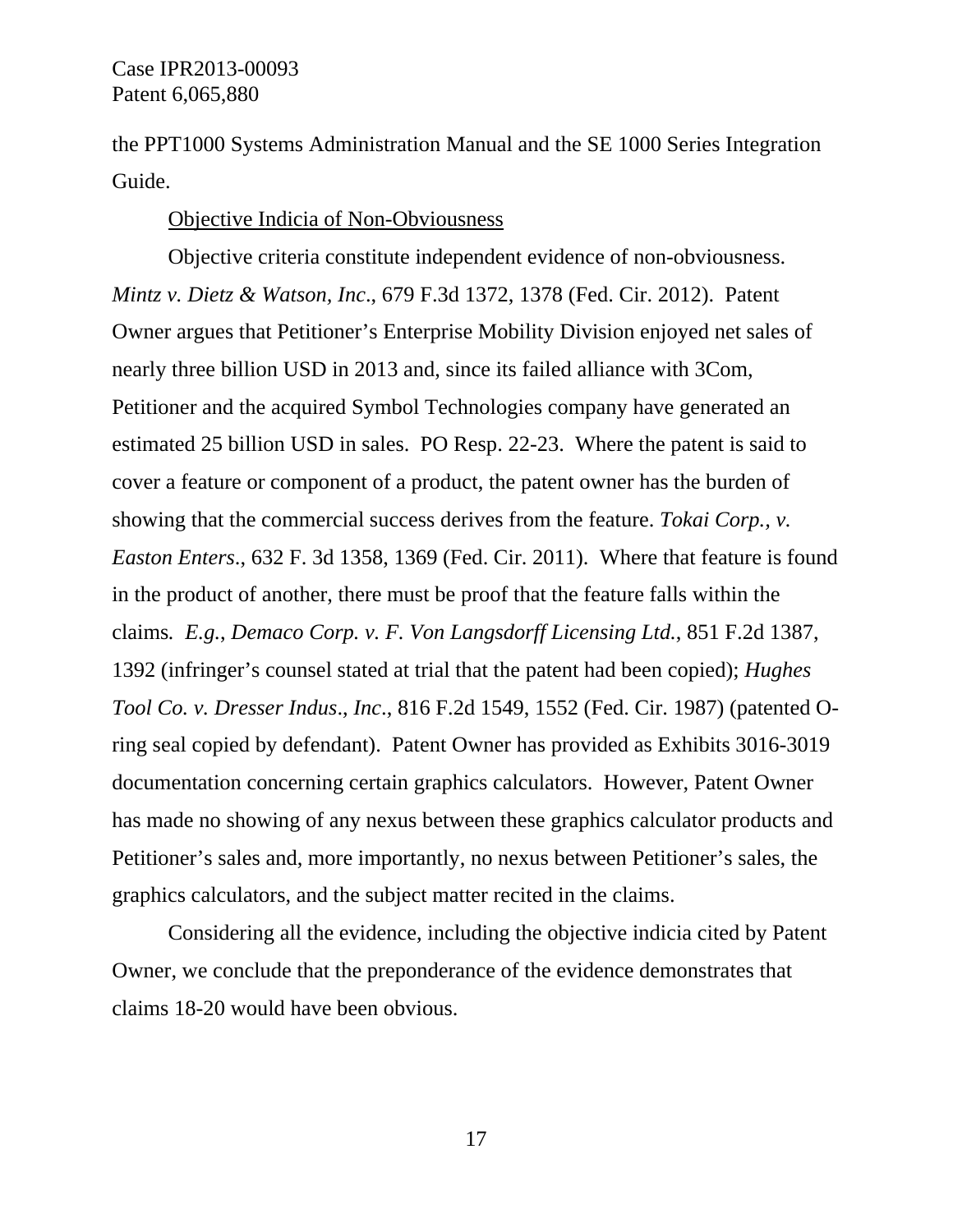#### MOTION TO AMEND

Having determined that claims 18-20 of the '880 Patent are unpatentable, we consider Patent Owner's Contingent Motion to Amend (Paper 44, "Motion to Amend"). Patent Owner's proposed substitute claim 21 seeks to amend claim 18 by reciting that the single embedded PDA design is "configured to exchange and synchronize data with a host computer." As support for this amendment, Patent Owner cites original U.S. Appl. Ser. No. 09/036,851 (Exhibit 3015, "the '851 application"), which matured into the '088 Patent. Patent Owner notes that page 6, lines 3-4 of the '851 application states "[i]n one embodiment of the present invention, PDA 12 includes a PalmPilot® made by 3Com." Motion to Amend 4. According to Patent Owner, "[a]t the time the application was filed, one skilled in the art would have appreciated that PalmPilot devices had the capability to synchronize, exchange and back up data with a host computer (e.g., using the HotSync feature of a PalmPilot device)." *Id.*

We deny Patent Owner's Motion to Amend. Although the '851 application identifies the PalmPilot as one embodiment of a PDA, the claim is drawn more generally to a "single embedded PDA design" rather than to a PalmPilot. The language cited by Patent Owner states only that in one embodiment of the invention the PDA includes a PalmPilot. The written description does not state that there is only one embodiment. The written description does not state that, even in the one embodiment referenced, the PDA is a PalmPilot. Instead, the specification states that PDA includes a PalmPilot.

Patent Owner has identified no written description of the claimed PDA performing a synchronization function. Patent Owner's expert, Dr. Ikhlaq Sidhu, testified that the '880 Patent does not go into specifics of what a PDA is, except to indicate that the PalmPilot is an example of a PDA. Ex. 1047, 175. Dr. Sidhu also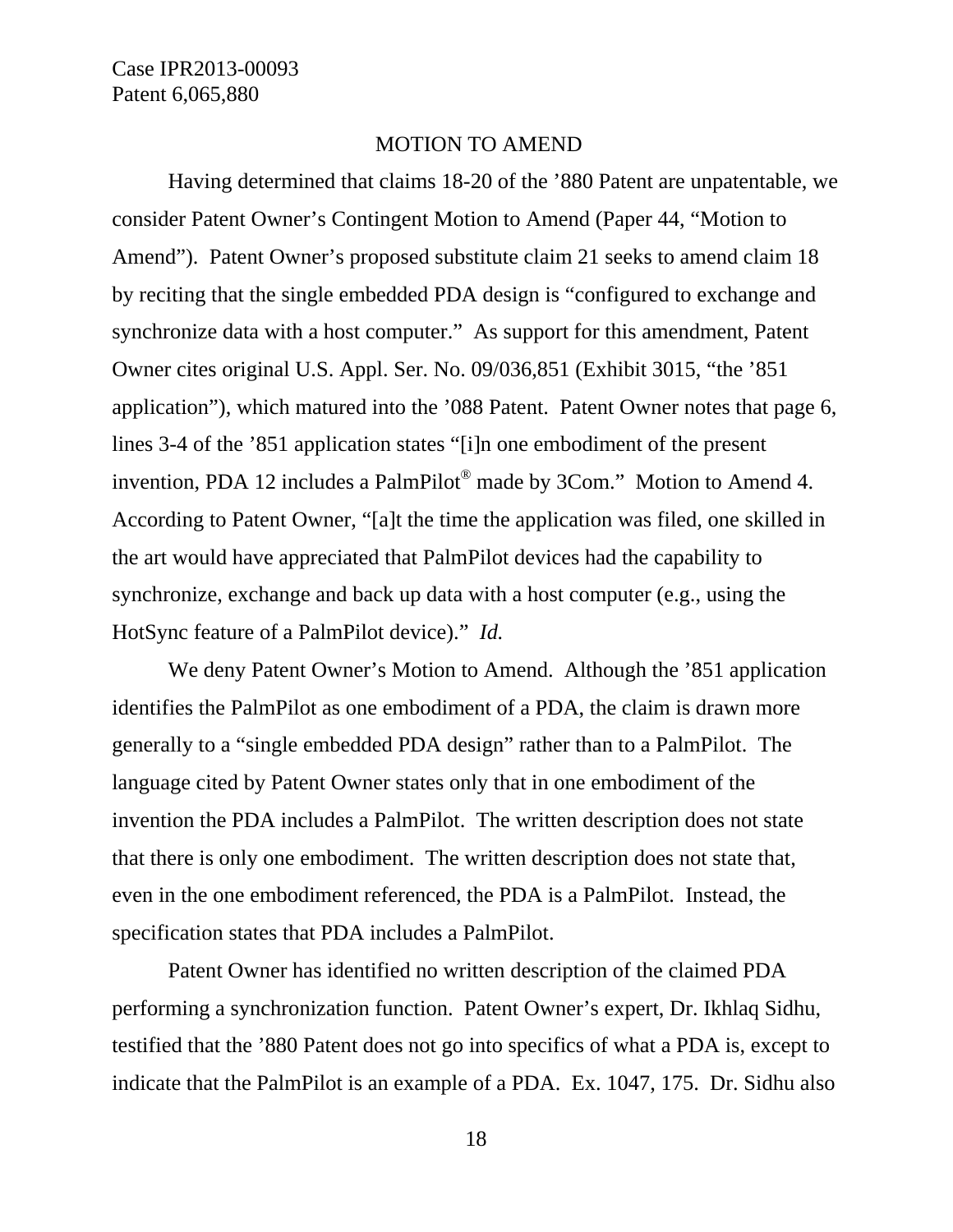testified that the specification of the '880 Patent does not include a writing stating that synchronization is a necessary feature of a PDA, or a description of how such synchronization would be implemented. *Id.* at 176-177.

Patent Owner argued at the oral hearing that, in specifying synching, its proposed amendment simply clarifies what Patent Owner believes is an inherent feature of a PDA. Tr. 66. However, Patent Owner's importation of a synchronization function into the claimed PDA is inconsistent with the description at page 9, lines 19-23, of the '851 application, which states:

> By using the above configuration, bar codes can be quickly entered into PDA 12 without having to manually input the information. Depending on the intended use and operational software, PDA 12 can either *simply store the bar code reading* or can be used to access other information based on the bar code reading. By using adapter 10, PDA 12 can be used for inventory control or in other situations where bar codes can be used.

Ex. 3015, 9 (emphasis added).

Thus, synchronization is not necessarily inherent in a PDA, as that term is used in the specification of the '880 Patent. In the absence of a specific description limiting the claimed PDA to one "configured to exchange and synchronize data with a host computer," the above description of a PDA in the specification does not support Patent Owner's proposal to limit claim 18 in this way. In consideration of the above, we deny the Motion to Amend as not supported by the written description.

We also deny the Motion to Amend on the basis that it does not add patentable subject matter. Patent Owner argued that the claims should be construed to incorporate the proposed limitation. However, as discussed above, even importing such a limitation into the claims, the claims are unpatentable.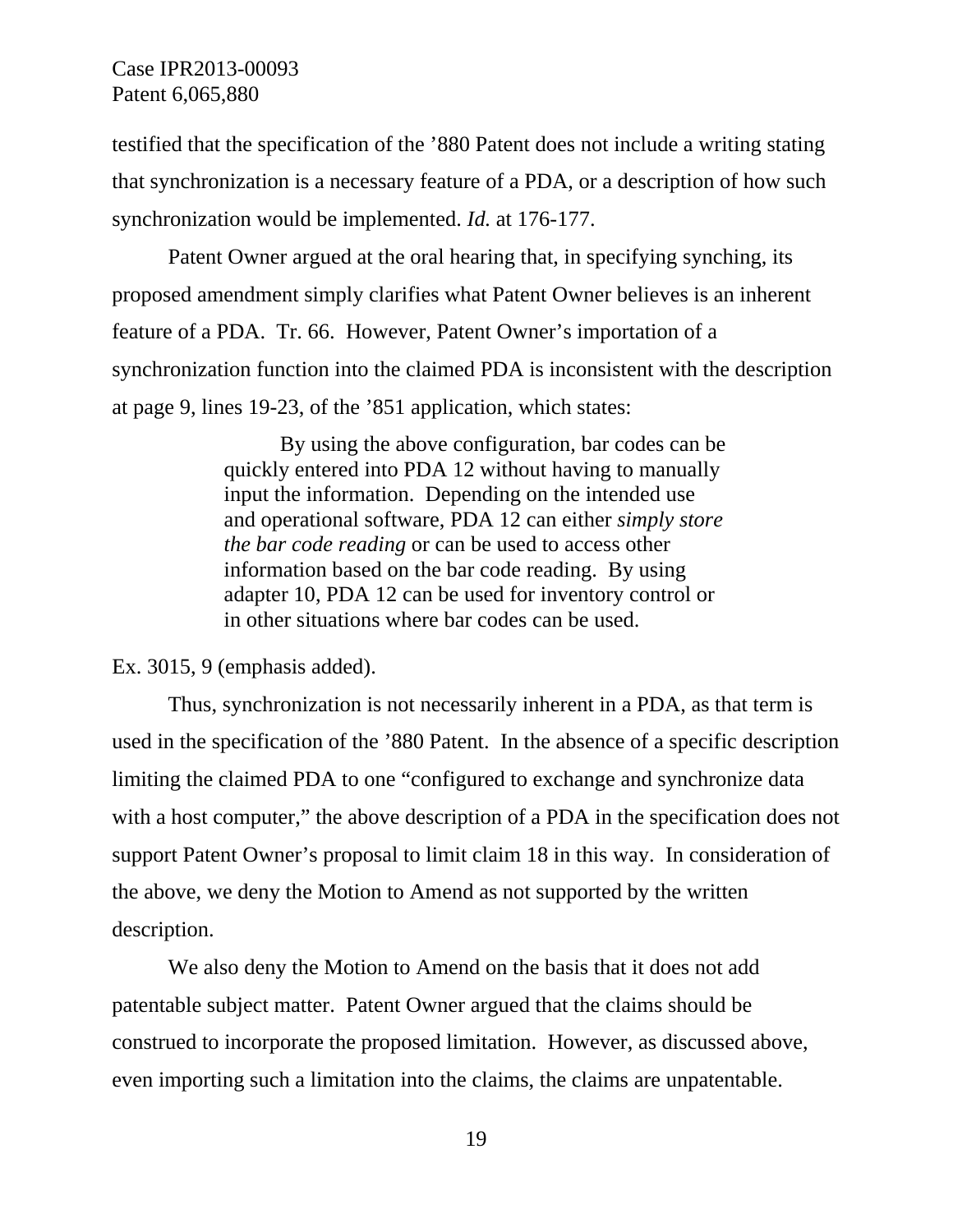When presented with the question of why, in view of the integration of bar code scanners with other conventional devices, it would not have been obvious to integrate a scanner with a PDA, Patent Owner argued long felt need. Tr. 74. However, Patent Owner admitted that the record did not include evidence of such long felt need. *Id.* at 74-75.

In view of these circumstances, Patent Owner's Motion to Amend is denied.

### **CONCLUSION**

This is a final written decision of the Board under 35 U.S.C. § 318(a) and 37 C.F.R. §42.73. We hold that Petitioner has shown by a preponderance of the evidence that claims 18, 19, and 20 of the '880 Patent are unpatentable. Specifically, we hold that Petitioner has shown by a preponderance of the evidence that claim 18 is anticipated under 35 U.S.C. § 102 by Ruppert and that claims 18 and 20 are anticipated by the PPT4100 Systems Administration Manual. We further hold that Petitioner has shown by a preponderance of the evidence that claims 18, 19, and 20 are unpatentable under 35 U.S.C. § 103(a) over the combination of Ruppert and Dvorkis and over the combination of the PPT4100 Systems Administration Manual and the SE1000 Series Integration Guide.

## ORDER

In consideration of the above, it is

ORDERED that claims, 18, 19, and 20 of the '088 Patent are unpatentable; FURTHER ORDERED that Patent Owner's Motion to Amend is DENIED; and,